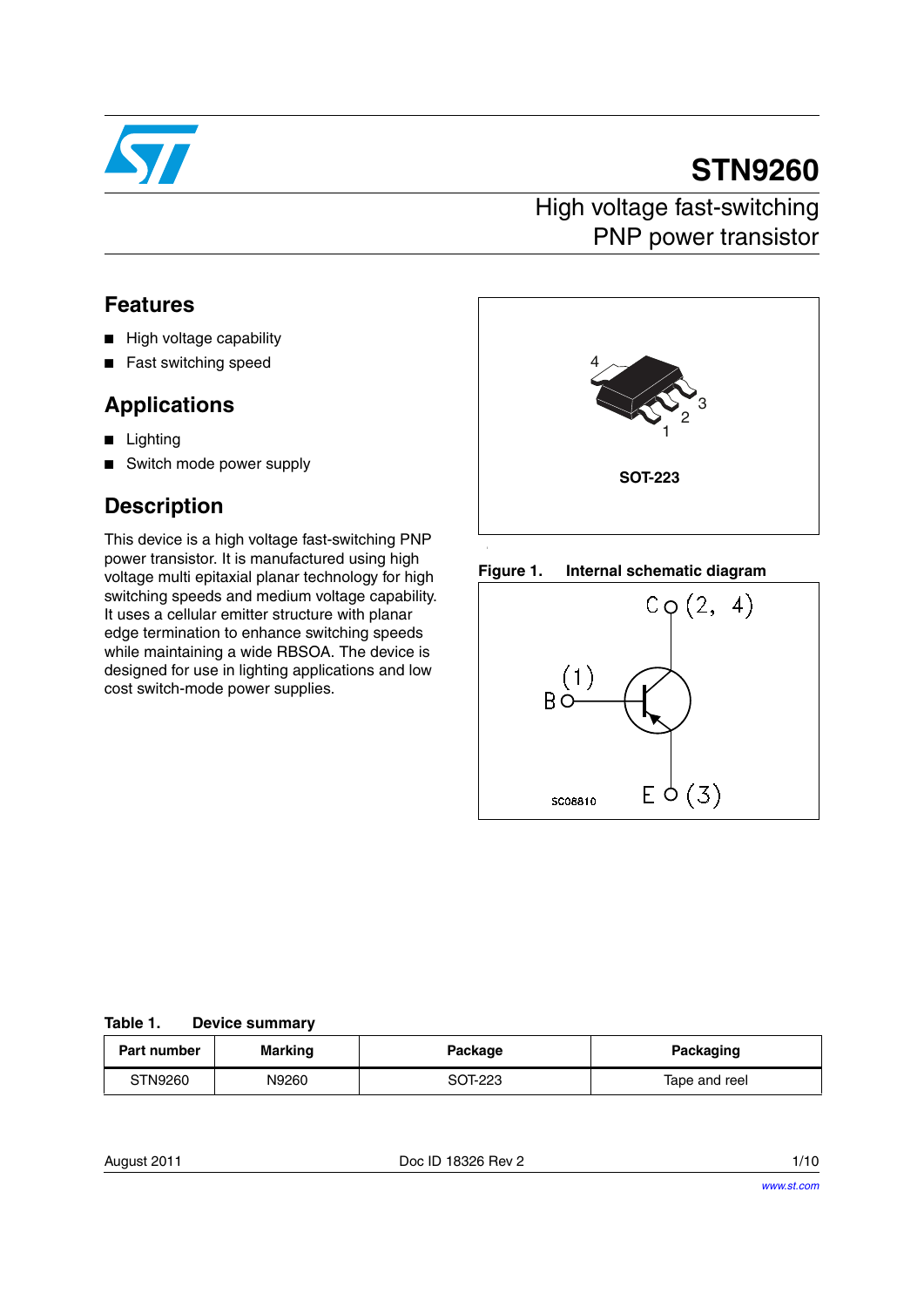## **1 Electrical ratings**

| Table 2. | Absolute maximum ratings |  |
|----------|--------------------------|--|
|          |                          |  |

| Symbol                    | <b>Parameter</b>                                         | Value        | Unit |
|---------------------------|----------------------------------------------------------|--------------|------|
| $V_{CES}$                 | Collector-emitter voltage ( $V_{BF} = 0$ )               | $-600$       | v    |
| V <sub>CEO</sub>          | Collector-emitter voltage ( $I_B = 0$ )                  | $-600$       | v    |
| V <sub>EBO</sub>          | Emitter-base voltage ( $I_C = 0$ )                       | $-7$         | v    |
| <sup>I</sup> C            | Collector current                                        | $-0.5$       | A    |
| $I_{CM}$                  | Collector peak current ( $t_P < 5$ ms)                   | -1           | A    |
| l <sub>B</sub>            | Base current                                             | $-0.25$      | A    |
| <b>I<sub>BM</sub></b>     | Base peak current ( $t_P < 5$ ms)                        | $-0.5$       | Α    |
| $P_{TOT}$                 | Total dissipation at $T_a = 25 \text{ }^{\circ}\text{C}$ | 1.6          | w    |
| $\mathsf{T}_{\text{STG}}$ | Storage temperature                                      | $-65$ to 150 | °C   |
| $T_{\rm J}$               | Max. operating junction temperature                      | 150          | °C   |

#### **Table 3. Thermal data**

| Thermal resistance junction-ambient<br>78<br>$R_{thJA}$<br>max | Symbol | <b>Parameter</b> | Value | Unit               |
|----------------------------------------------------------------|--------|------------------|-------|--------------------|
|                                                                |        |                  |       | $\rm ^{\circ}$ C/W |

1. Device mounted on PCB area of 1 cm².

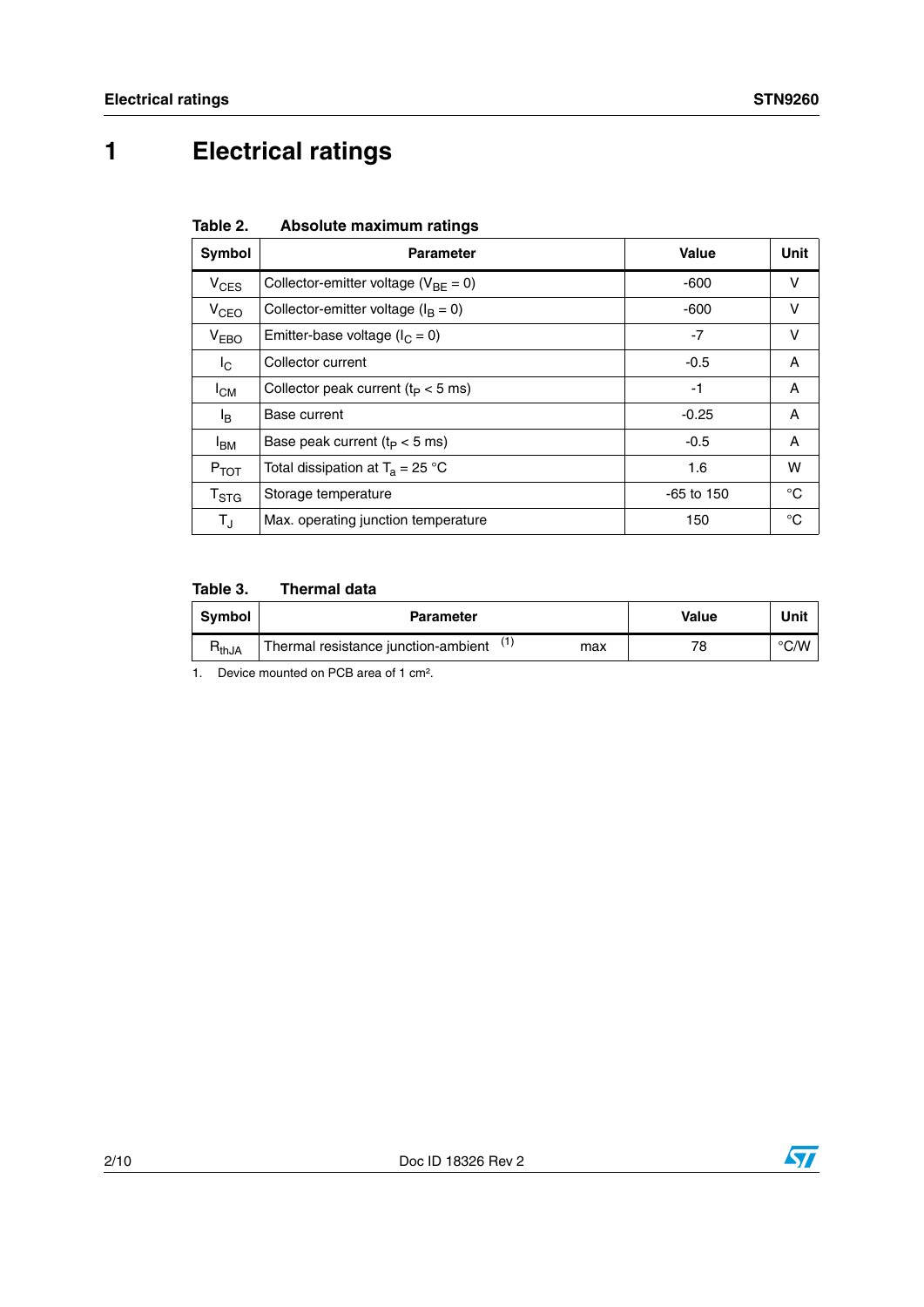## **2 Electrical characteristics**

 $T_{\text{case}} = 25 \text{ °C}$  unless otherwise specified.

| Symbol                       | <b>Parameter</b>                                             | <b>Test conditions</b>                                                 | Min.   | Typ. | Max. | <b>Unit</b> |
|------------------------------|--------------------------------------------------------------|------------------------------------------------------------------------|--------|------|------|-------------|
| $I_{CES}$                    | Collector cut-off current<br>$(V_{BE} = 0)$                  | $V_{CF} = -600 V$                                                      |        |      | -10  | μA          |
| <b>EBO</b>                   | Emitter cut-off current<br>$(I_C = 0)$                       | $V_{FR} = -7 V$                                                        |        |      | -1   | μA          |
| $V_{CE(sus)}$ <sup>(1)</sup> | Collector-emitter<br>sustaining voltage<br>$(I_{\rm B} = 0)$ | $I_C = -10$ mA                                                         | $-600$ |      |      | $\vee$      |
| $V_{CE(sat)}$ <sup>(1)</sup> | Collector-emitter<br>saturation voltage                      | $I_B = -10$ mA<br>$I_C = -100$ mA                                      |        |      | -1   | $\vee$      |
| $V_{BE(sat)}$ <sup>(1)</sup> | Base-emitter saturation<br>voltage                           | $I_C = -100$ mA<br>$I_R = -10$ mA                                      |        |      | -1   | $\vee$      |
| $h_{FE}$                     | DC current gain                                              | $V_{CE} = -5 V$<br>$I_C = -10$ mA<br>$V_{CF}$ = -5 V<br>$I_C = -20$ mA | 50     | 140  |      |             |
|                              | Resistive load                                               |                                                                        |        |      |      |             |
| $t_{\sf r}$                  | Rise time                                                    | $V_{CC}$ =-200 V, I <sub>C</sub> =-0.1 A                               |        | 200  |      | ns          |
| $t_{\rm s}$                  | Storage time                                                 | $I_{B1}$ =-10 mA, $I_{B2}$ =20 mA                                      |        | 3.2  |      | μs          |
| $t_f$                        | Fall time<br>$T_p = 30 \text{ }\mu\text{s}$                  |                                                                        |        | 150  |      | ns          |

**Table 4. Electrical characteristics**

1. Pulse test: pulse duration  $\leq 300$  µs, duty cycle  $\leq 2$  %.

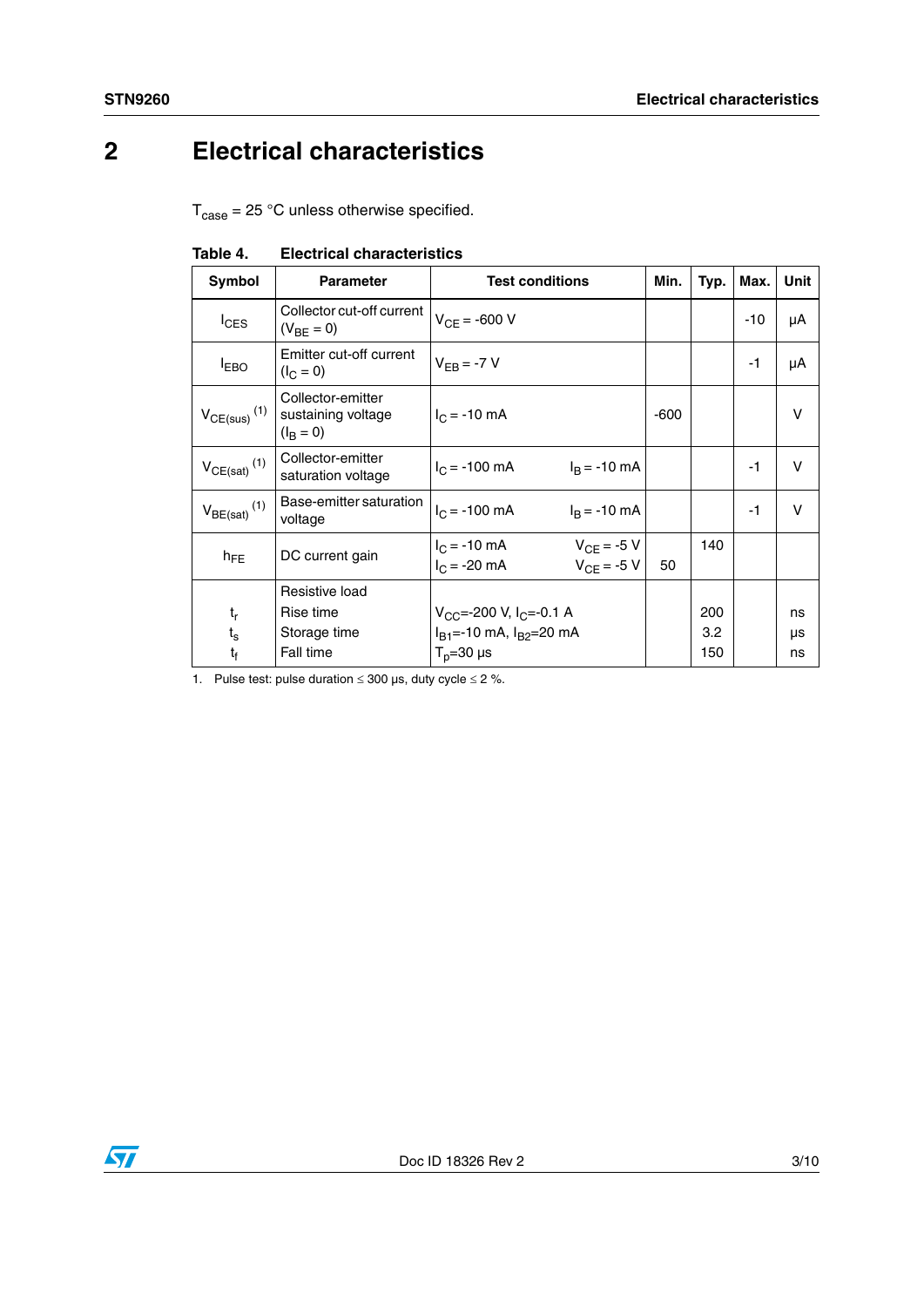#### **2.1 Electrical characteristics (curves)**



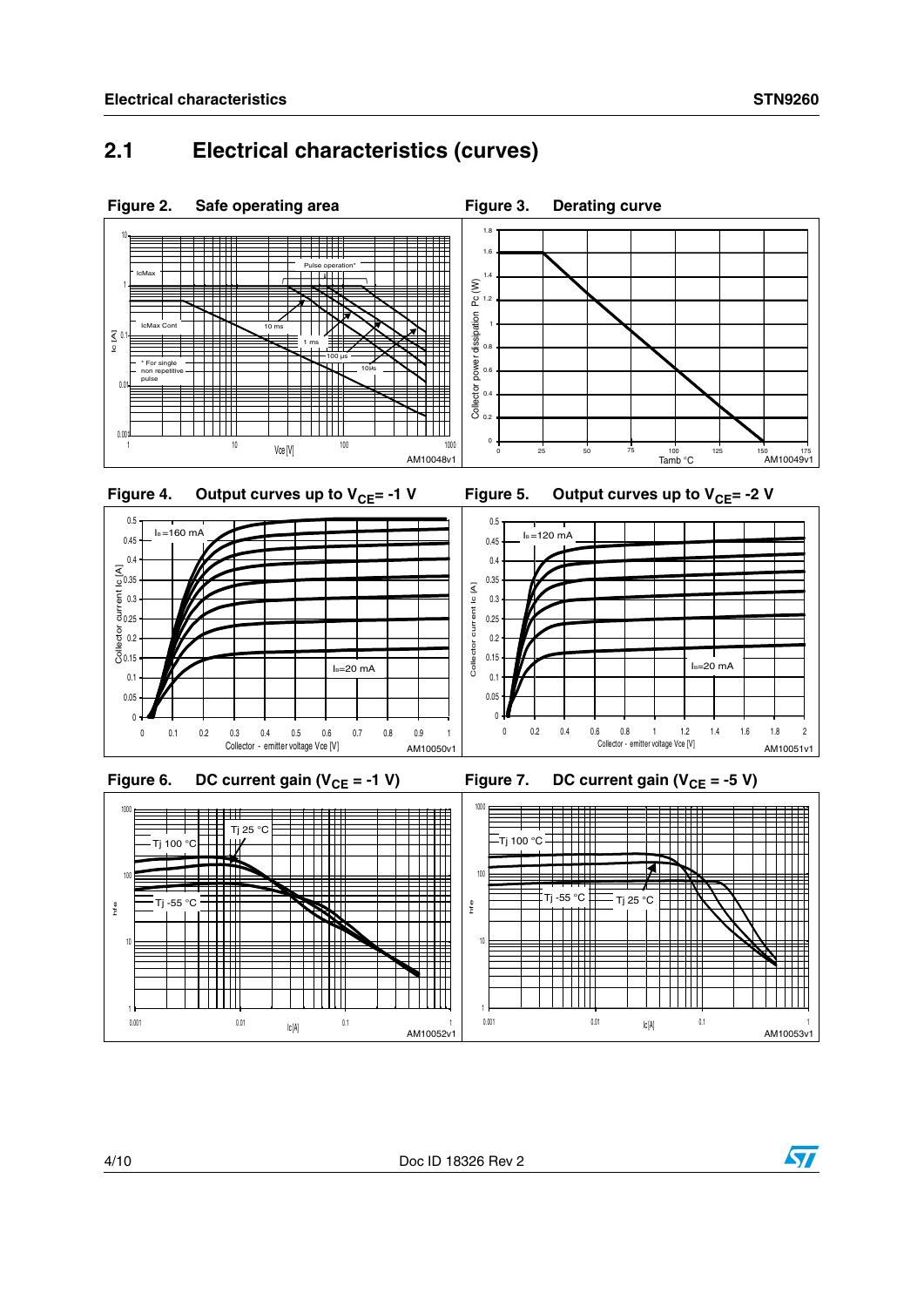

**Figure 8. Collector-emitter saturation voltage Figure 9. Base-emitter saturation voltage**



**Figure 12. Reverse biased safe operating area**



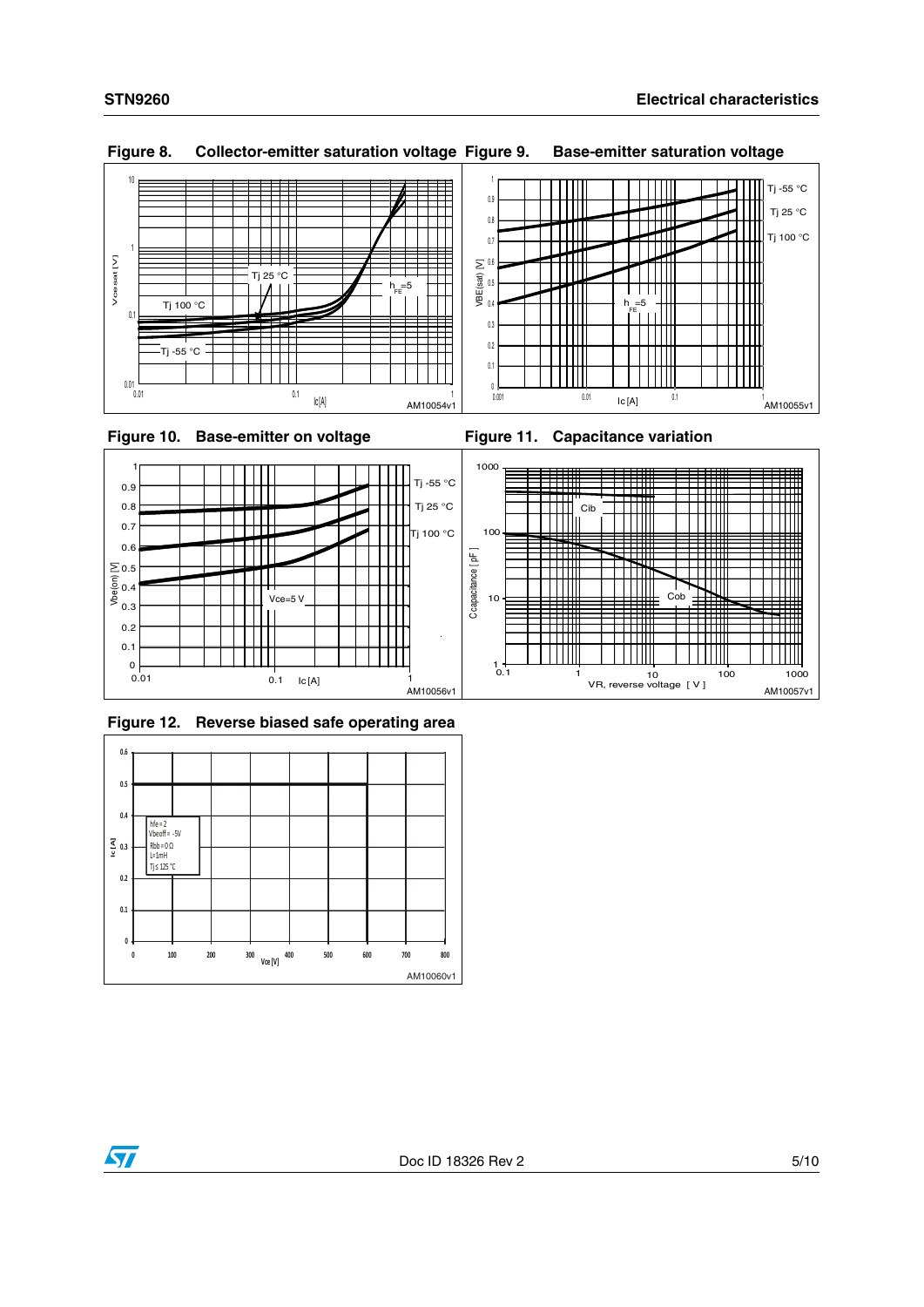### **2.2 Test circuits**





1. Fast electronic switching

2. Non-inductive resistor



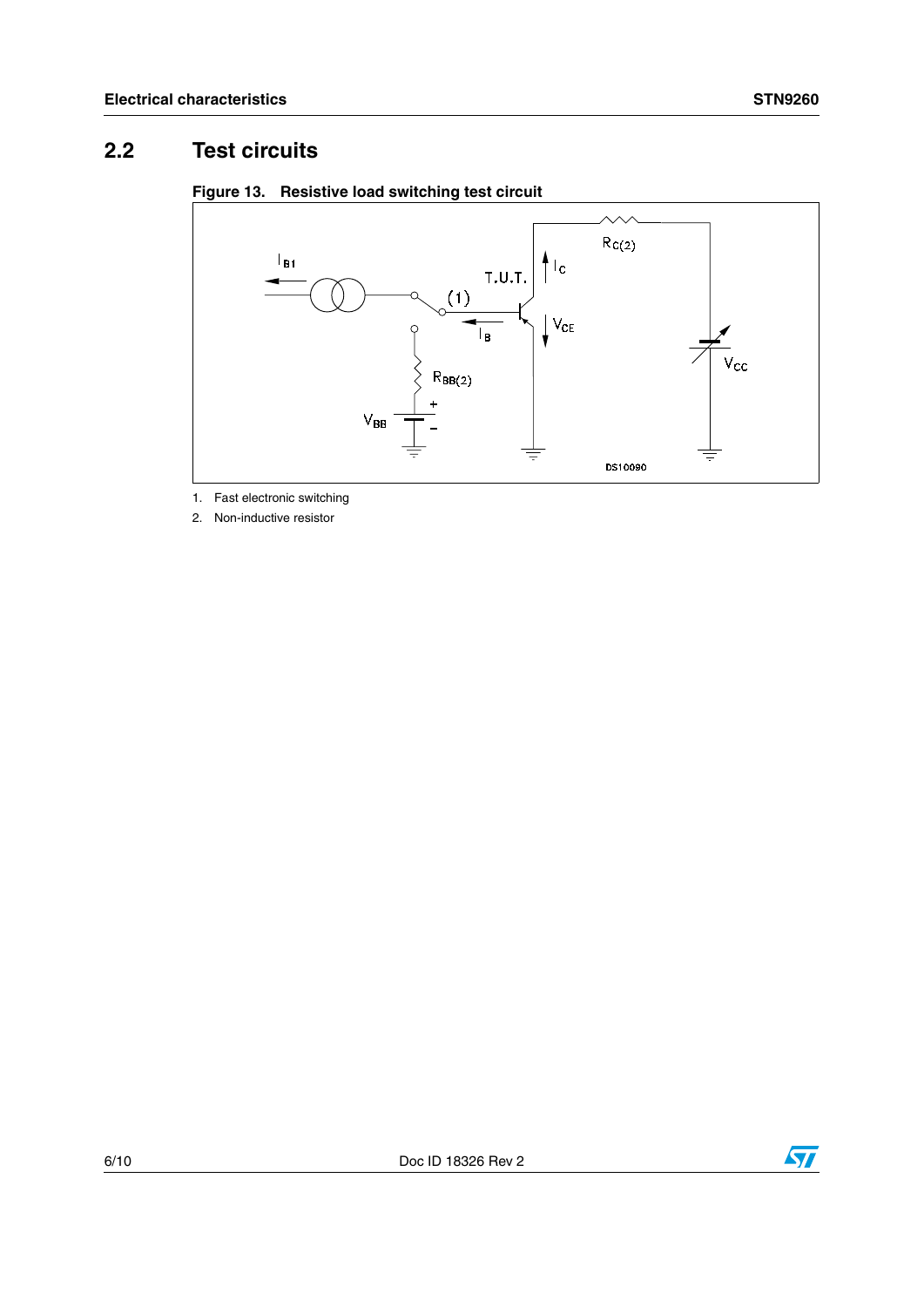## **3 Package mechanical data**

In order to meet environmental requirements, ST offers these devices in different grades of ECOPACK $^{\circledR}$  packages, depending on their level of environmental compliance. ECOPACK $^{\circledR}$ specifications, grade definitions and product status are available at: *[www.st.com](http://www.st.com)*. ECOPACK® is an ST trademark.

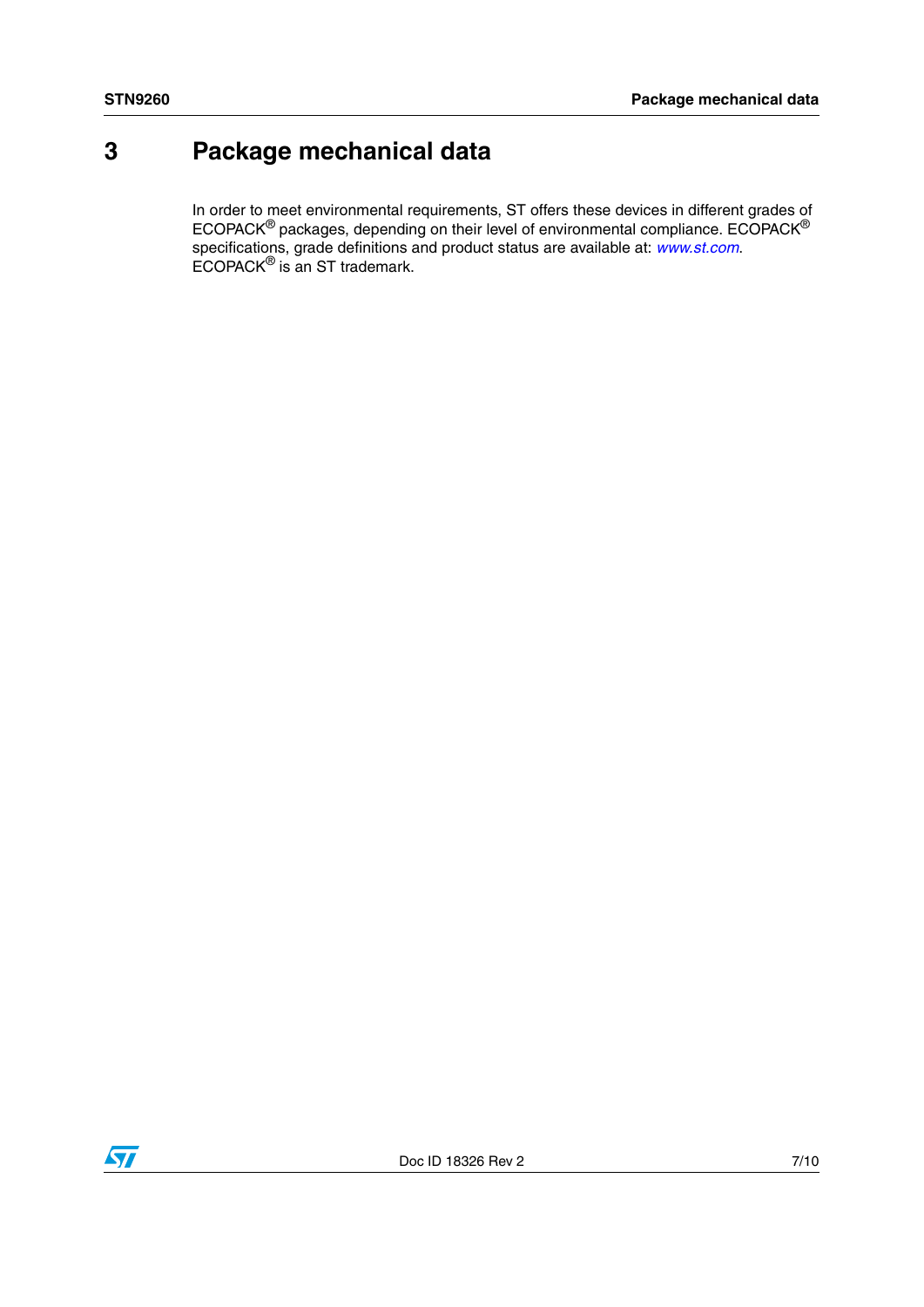| Dim.      | mm   |      |              |  |
|-----------|------|------|--------------|--|
|           | Min. | Typ. | Max.         |  |
| A         |      |      | 1.80         |  |
| A1        | 0.02 |      | 0.1          |  |
| $\sf B$   | 0.60 | 0.70 | 0.85         |  |
| <b>B1</b> | 2.90 | 3.00 | 3.15         |  |
| c         | 0.24 | 0.26 | 0.35         |  |
| D         | 6.30 | 6.50 | 6.70         |  |
| е         |      | 2.30 |              |  |
| e1        |      | 4.60 |              |  |
| E         | 3.30 | 3.50 | 3.70         |  |
| Н         | 6.70 | 7.00 | 7.30         |  |
| $\vee$    |      |      | $10^{\circ}$ |  |



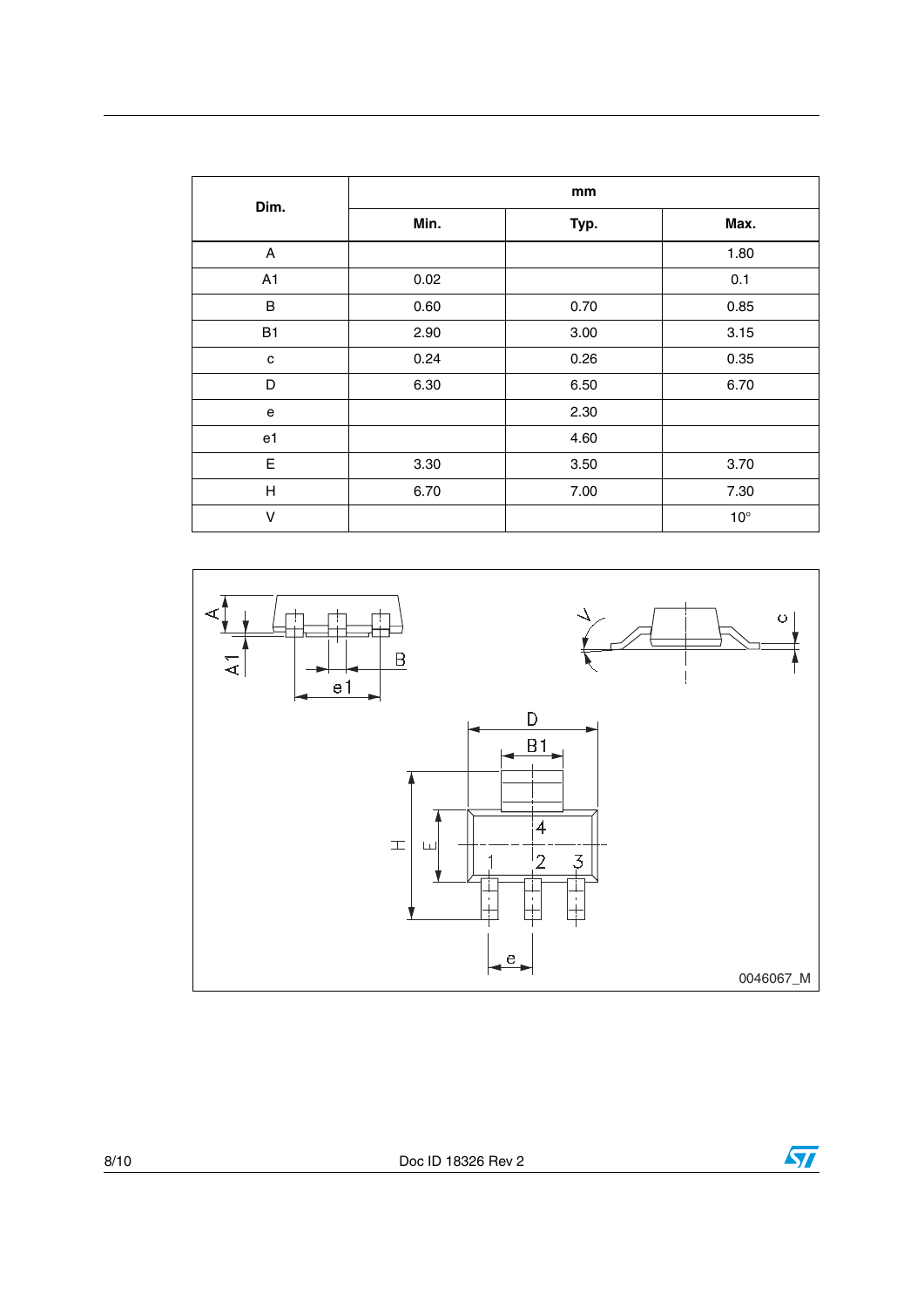## **4 Revision history**

#### Table 6. **Document revision history**

| <b>Date</b> | <b>Revision</b> | <b>Changes</b>                                                      |
|-------------|-----------------|---------------------------------------------------------------------|
| 13-Dec-2010 |                 | Initial release.                                                    |
| 03-Aug-2011 | 2               | - Curves inserted<br>Minor text changes<br>$\overline{\phantom{m}}$ |